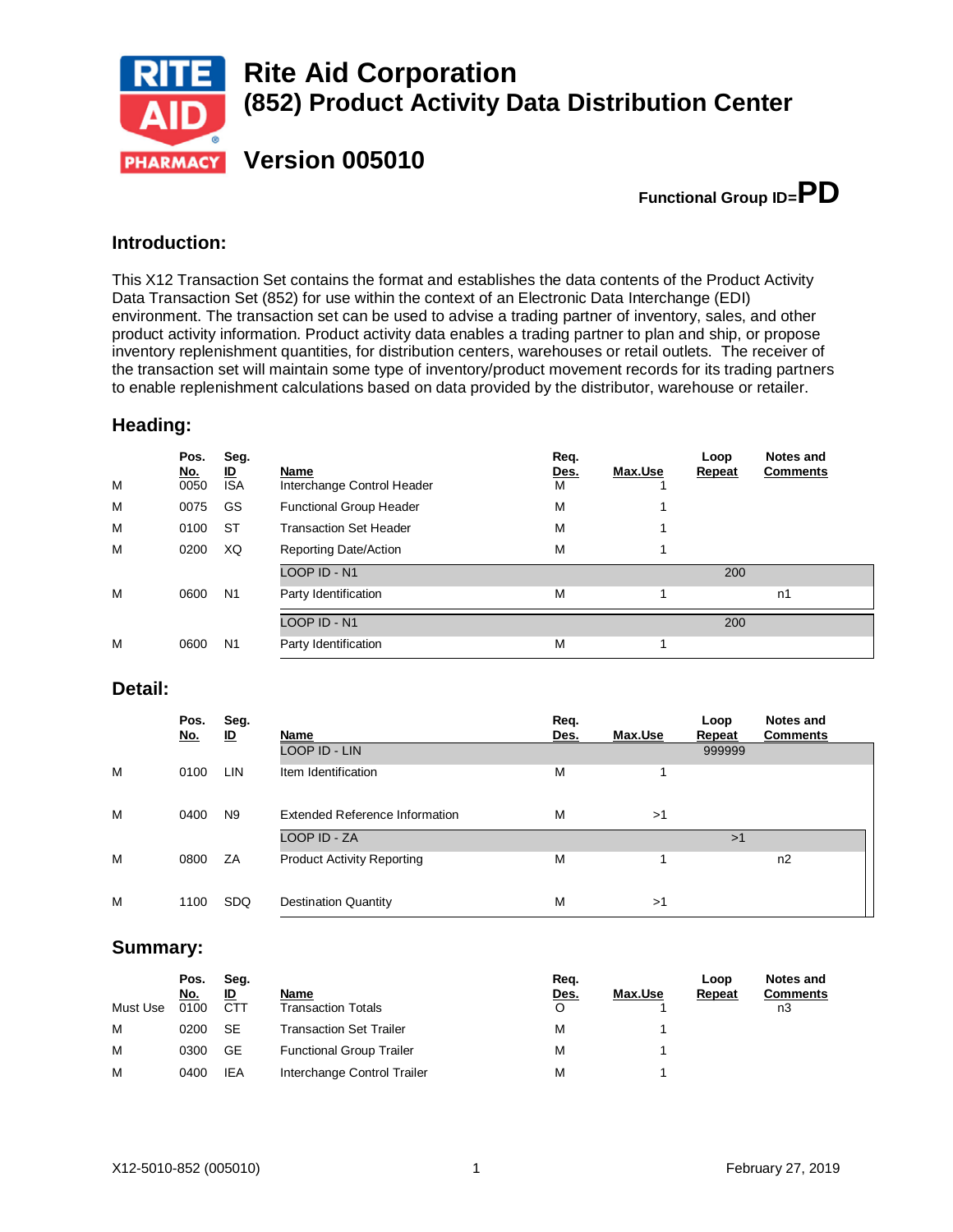# **Transaction Set Notes**

- **1.** The reporting location is required. The reporting location is specified explicitly in the N1 segment using the code RL in N101, or implicitly using the SDQ segment (Table 2) with the location data elements. They are mutually exclusive (the SDQ and the N1 with N101 containing RL).
- **2.** The quantity for the item identified in the LIN segment is required. Quantity is specified either in the ZA segment (ZA02) or in the SDQ segment.
- **3.** The number of line items (CTT01) is the accumulation of the number of LIN segments. Hash total (CTT02) is not used in this transaction set.

When sending item and activity data in the LIN loop, the CTT segment is required.

\*091007\*1707\*<\*00501\*000000001\*0\*P\*>~

| Segment:                  | <b>ISA</b> Interchange Control Header                                                                              |
|---------------------------|--------------------------------------------------------------------------------------------------------------------|
| <b>Position:</b><br>Loop: | 0050                                                                                                               |
| Level:                    | Heading                                                                                                            |
| Usage:                    | Mandatory                                                                                                          |
| Max Use:                  |                                                                                                                    |
| <b>Purpose:</b>           | To start and identify an interchange of zero or more functional groups and<br>interchange-related control segments |
| <b>Syntax Notes:</b>      |                                                                                                                    |
| Notes:                    | ISA*00* *00* *01*014578892 *01*RECEIVER                                                                            |

#### **Data Element Summary**

|   | Ref.         | <b>Data</b>    |                                                                                                   |                   |    |              |
|---|--------------|----------------|---------------------------------------------------------------------------------------------------|-------------------|----|--------------|
|   | Des.         | <b>Element</b> | <b>Name</b>                                                                                       | <b>Attributes</b> |    |              |
| M | <b>ISA01</b> | <b>101</b>     | <b>Authorization Information Qualifier</b>                                                        | м                 |    | 1 ID $2/2$   |
|   |              |                | Code identifying the type of information in the Authorization Information                         |                   |    |              |
|   |              |                | 00<br>No Authorization Information Present (No                                                    |                   |    |              |
| M | <b>ISA02</b> | <b>102</b>     | Meaningful Information in I02)<br><b>Authorization Information</b>                                | М                 |    | 1 AN 10/10   |
|   |              |                | Information used for additional identification or authorization of the                            |                   |    |              |
|   |              |                | interchange sender or the data in the interchange; the type of                                    |                   |    |              |
|   |              |                | information is set by the Authorization Information Qualifier (I01)                               |                   |    |              |
| М | <b>ISA03</b> | 103            | <b>Security Information Qualifier</b>                                                             | м                 |    | 1 ID $2/2$   |
|   |              |                | Code identifying the type of information in the Security Information                              |                   |    |              |
|   |              |                | 00<br>No Security Information Present (No Meaningful<br>Information in I04)                       |                   |    |              |
| M | <b>ISA04</b> | 104            | <b>Security Information</b>                                                                       | Μ                 | 1  | AN 10/10     |
|   |              |                | This is used for identifying the security information about the                                   |                   |    |              |
|   |              |                | interchange sender or the data in the interchange; the type of                                    |                   |    |              |
| M | <b>ISA05</b> | <b>105</b>     | information is set by the Security Information Qualifier (I03)<br><b>Interchange ID Qualifier</b> | м                 |    | 1 ID $2/2$   |
|   |              |                | Code indicating the system/method of code structure used to designate                             |                   |    |              |
|   |              |                | the sender or receiver ID element being qualified                                                 |                   |    |              |
|   |              |                | Duns (Dun & Bradstreet)<br>01                                                                     |                   |    |              |
| М | <b>ISA06</b> | <b>106</b>     | <b>Interchange Sender ID</b>                                                                      | M                 | 1. | AN 15/15     |
|   |              |                | Identification code published by the sender for other parties to use as                           |                   |    |              |
|   |              |                | the receiver ID to route data to them; the sender always codes this                               |                   |    |              |
|   |              |                | value in the sender ID element<br>014578892<br><b>Rite Aid Duns Number</b>                        |                   |    |              |
| м | <b>ISA07</b> | <b>105</b>     | <b>Interchange ID Qualifier</b>                                                                   | М                 |    | $1$ ID $2/2$ |
|   |              |                | Code indicating the system/method of code structure used to designate                             |                   |    |              |
|   |              |                | the sender or receiver ID element being qualified                                                 |                   |    |              |
|   |              |                | Refer to 005010 Data Element Dictionary for acceptable code values.                               |                   |    |              |
| м | <b>ISA08</b> | 107            | <b>Interchange Receiver ID</b>                                                                    | м                 |    | 1 AN 15/15   |
|   |              |                | Identification code published by the receiver of the data; When sending,                          |                   |    |              |
|   |              |                | it is used by the sender as their sending ID, thus other parties sending                          |                   |    |              |
|   |              |                | to them will use this as a receiving ID to route data to them                                     |                   |    |              |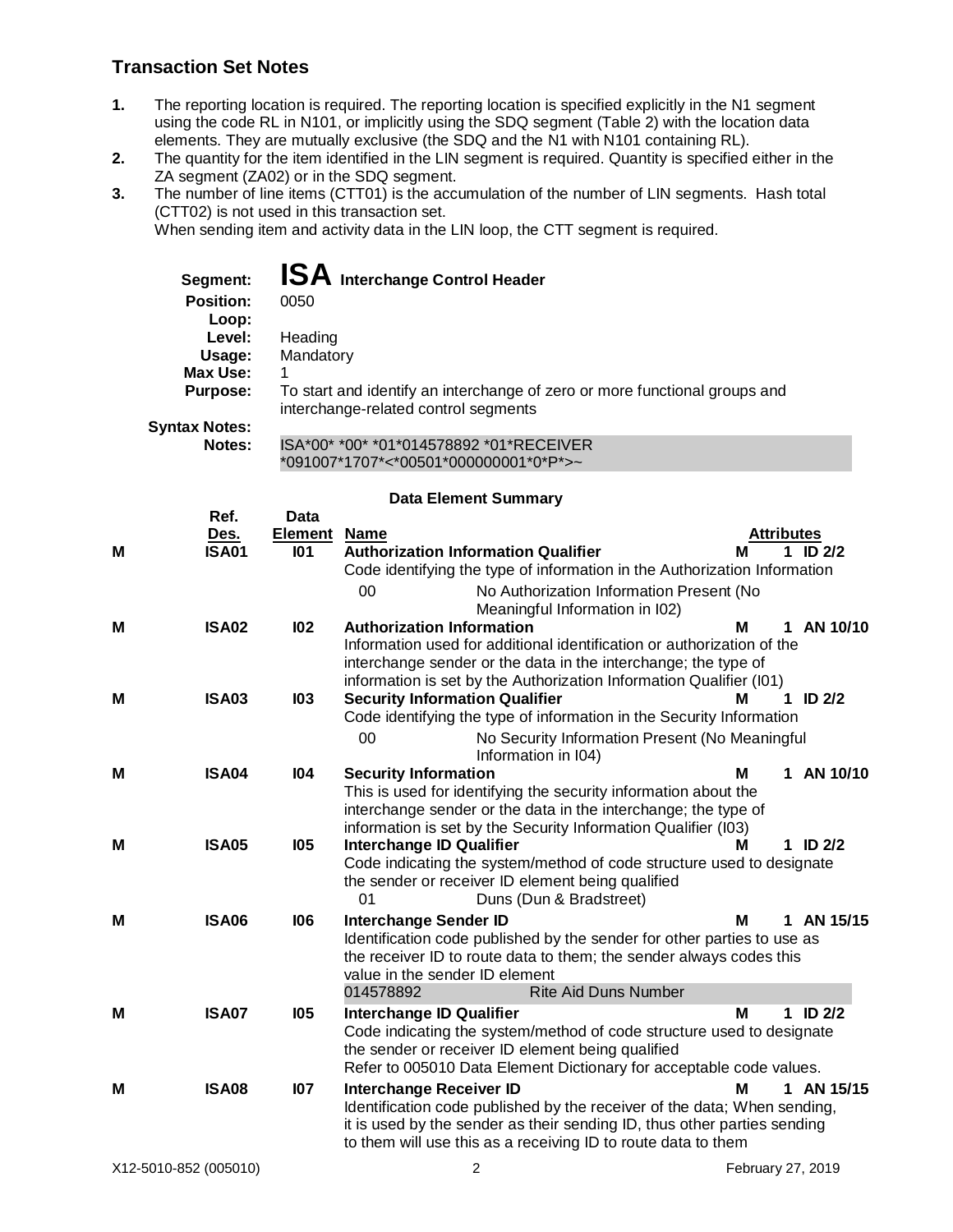| M | <b>ISA09</b>                                                                                                            | 108                          | <b>Interchange Date</b><br>Date of the interchange                                                                                                                                                                                                                                                                                                                                                                                                                                                                                                                          | M | 1  | DT 6/6        |
|---|-------------------------------------------------------------------------------------------------------------------------|------------------------------|-----------------------------------------------------------------------------------------------------------------------------------------------------------------------------------------------------------------------------------------------------------------------------------------------------------------------------------------------------------------------------------------------------------------------------------------------------------------------------------------------------------------------------------------------------------------------------|---|----|---------------|
| М | <b>ISA10</b>                                                                                                            | <b>109</b>                   | <b>Interchange Time</b><br>Time of the interchange                                                                                                                                                                                                                                                                                                                                                                                                                                                                                                                          | Μ | 1. | TM 4/4        |
| М | <b>ISA11</b>                                                                                                            | <b>165</b>                   | <b>Repetition Separator</b><br>Type is not applicable; the repetition separator is a delimiter and not a<br>data element; this field provides the delimiter used to separate repeated<br>occurrences of a simple data element or a composite data structure;<br>this value must be different than the data element separator,<br>component element separator, and the segment terminator<br>As of ASC X12, version 004030, a repetition separator is required in<br>ISA11. The repetition separator must be non-alphabetic, non-numeric,<br>and not<br>located within data. | м |    | 1 AN 1/1      |
| M | <b>ISA12</b>                                                                                                            | 111                          | "ح"<br><b>Repetition Separator</b><br><b>Interchange Control Version Number</b><br>Code specifying the version number of the interchange control<br>segments<br>00501<br>Standards Approved for Publication by ASC X12<br>Procedures Review Board through October 2003                                                                                                                                                                                                                                                                                                      | M | 1. | <b>ID 5/5</b> |
| М | <b>ISA13</b>                                                                                                            | 112                          | <b>Interchange Control Number</b><br>A control number assigned by the interchange sender                                                                                                                                                                                                                                                                                                                                                                                                                                                                                    | М |    | 1 NO 9/9      |
| Μ | <b>ISA14</b>                                                                                                            | 113                          | <b>Acknowledgment Requested</b><br>Code indicating sender's request for an interchange acknowledgment<br>0<br>No Interchange Acknowledgment Requested                                                                                                                                                                                                                                                                                                                                                                                                                       | М |    | 1 ID $1/1$    |
| м | <b>ISA15</b>                                                                                                            | 114                          | Interchange Usage Indicator<br>Code indicating whether data enclosed by this interchange envelope is<br>test, production or information<br><b>Production Data</b><br>P                                                                                                                                                                                                                                                                                                                                                                                                      | М |    | 1 ID 1/1      |
| М | <b>ISA16</b>                                                                                                            | 115                          | <b>Component Element Separator</b><br>Type is not applicable; the component element separator is a delimiter<br>and not a data element; this field provides the delimiter used to<br>separate component data elements within a composite data structure;<br>this value must be different than the data element separator and the<br>segment terminator<br><b>Subelement Separator</b><br>><br><b>Element Separator</b><br><b>Segment Terminator</b>                                                                                                                         | М |    | 1 AN 1/1      |
|   | Segment:<br><b>Position:</b><br>Loop:<br>Level:<br>Usage:<br><b>Max Use:</b><br><b>Purpose:</b><br><b>Syntax Notes:</b> | 0075<br>Heading<br>Mandatory | <b>GS</b> Functional Group Header<br>To indicate the beginning of a functional group and to provide control information                                                                                                                                                                                                                                                                                                                                                                                                                                                     |   |    |               |
|   |                                                                                                                         |                              | <b>Data Element Summary</b>                                                                                                                                                                                                                                                                                                                                                                                                                                                                                                                                                 |   |    |               |

| М | Ref.<br>Des.<br><b>GS01</b> | Data<br><b>Element Name</b><br>479 |     | <b>Functional Identifier Code</b>                                | <b>Attributes</b><br>M | 1 ID $2/2$ |  |
|---|-----------------------------|------------------------------------|-----|------------------------------------------------------------------|------------------------|------------|--|
|   |                             |                                    |     | Code identifying a group of application related transaction sets |                        |            |  |
|   |                             |                                    | PD. | Product Activity Data (852)                                      |                        |            |  |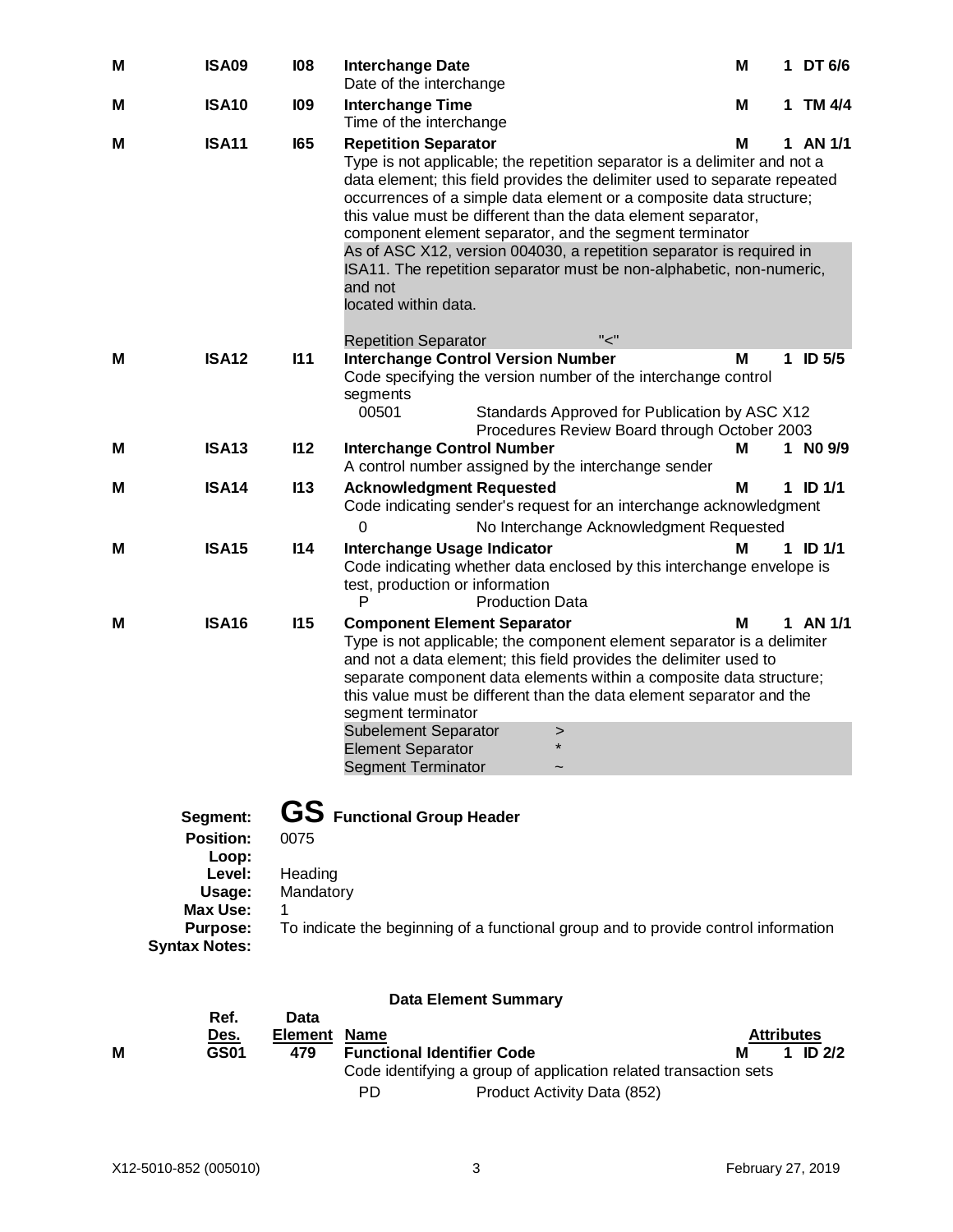| M | <b>GS02</b>                                                                                                      | 142                                | <b>Application Sender's Code</b><br>Code identifying party sending transmission; codes agreed to by trading<br>partners<br>014578892<br><b>Rite Aid's Duns Number</b>                                                                                                                                                                                                                                                                                                                                                                                                                                                                                          | м | 1 AN $2/15$                       |
|---|------------------------------------------------------------------------------------------------------------------|------------------------------------|----------------------------------------------------------------------------------------------------------------------------------------------------------------------------------------------------------------------------------------------------------------------------------------------------------------------------------------------------------------------------------------------------------------------------------------------------------------------------------------------------------------------------------------------------------------------------------------------------------------------------------------------------------------|---|-----------------------------------|
| М | <b>GS03</b>                                                                                                      | 124                                | <b>Application Receiver's Code</b><br>Code identifying party receiving transmission; codes agreed to by<br>trading partners                                                                                                                                                                                                                                                                                                                                                                                                                                                                                                                                    | M | AN 2/15<br>1                      |
| Μ | <b>GS04</b>                                                                                                      | 373                                | <b>Date</b><br>Date expressed as CCYYMMDD where CC represents the first two<br>digits of the calendar year                                                                                                                                                                                                                                                                                                                                                                                                                                                                                                                                                     | М | 1 DT 8/8                          |
| м | <b>GS05</b>                                                                                                      | 337                                | Time<br>Time expressed in 24-hour clock time as follows: HHMM, or HHMMSS,<br>or HHMMSSD, or HHMMSSDD, where $H =$ hours (00-23), $M =$ minutes<br>$(00-59)$ , S = integer seconds $(00-59)$ and DD = decimal seconds;<br>decimal seconds are expressed as follows: $D =$ tenths (0-9) and $DD =$<br>hundredths (00-99)                                                                                                                                                                                                                                                                                                                                         | м | 1 TM 4/8                          |
| М | <b>GS06</b>                                                                                                      | 28                                 | <b>Group Control Number</b><br>Assigned number originated and maintained by the sender                                                                                                                                                                                                                                                                                                                                                                                                                                                                                                                                                                         | м | 1 NO 1/9                          |
| Μ | <b>GS07</b>                                                                                                      | 455                                | <b>Responsible Agency Code</b><br>Code identifying the issuer of the standard; this code is used in<br>conjunction with Data Element 480<br><b>Accredited Standards Committee X12</b><br>x                                                                                                                                                                                                                                                                                                                                                                                                                                                                     | м | 1 ID $1/2$                        |
| М | <b>GS08</b>                                                                                                      | 480                                | Version / Release / Industry Identifier Code<br>Code indicating the version, release, subrelease, and industry identifier<br>of the EDI standard being used, including the GS and GE segments; if<br>code in DE455 in GS segment is X, then in DE 480 positions 1-3 are<br>the version number; positions 4-6 are the release and subrelease, level<br>of the version; and positions 7-12 are the industry or trade association<br>identifiers (optionally assigned by user); if code in DE455 in GS<br>segment is T, then other formats are allowed<br>005010<br>Standards Approved for Publication by ASC X12<br>Procedures Review Board through October 2003 | м | 1 AN 1/12                         |
|   | Segment:<br><b>Position:</b><br>Loop:<br>Level:<br>Usage:<br><b>Max Use:</b><br>Purpose:<br><b>Syntax Notes:</b> | 0100<br>Heading<br>Mandatory       | <b>Transaction Set Header</b><br>To indicate the start of a transaction set and to assign a control number                                                                                                                                                                                                                                                                                                                                                                                                                                                                                                                                                     |   |                                   |
|   |                                                                                                                  |                                    | <b>Data Element Summary</b>                                                                                                                                                                                                                                                                                                                                                                                                                                                                                                                                                                                                                                    |   |                                   |
| М | Ref.<br><u>Des.</u><br><b>ST01</b>                                                                               | Data<br><b>Element Name</b><br>143 | <b>Transaction Set Identifier Code</b>                                                                                                                                                                                                                                                                                                                                                                                                                                                                                                                                                                                                                         | Μ | <b>Attributes</b><br>$1$ ID $3/3$ |

| . | <u>.</u>         | 1 T.J |     | Hansacuon oci Iuchingi Couc<br>Code uniquely identifying a Transaction Set                                                                                                              |   | - 112 JI J |
|---|------------------|-------|-----|-----------------------------------------------------------------------------------------------------------------------------------------------------------------------------------------|---|------------|
|   |                  |       | 852 | <b>Product Activity Data</b>                                                                                                                                                            |   |            |
| M | ST <sub>02</sub> | 329   |     | <b>Transaction Set Control Number</b><br>Identifying control number that must be unique within the transaction set<br>functional group assigned by the originator for a transaction set | м | 1 AN $4/9$ |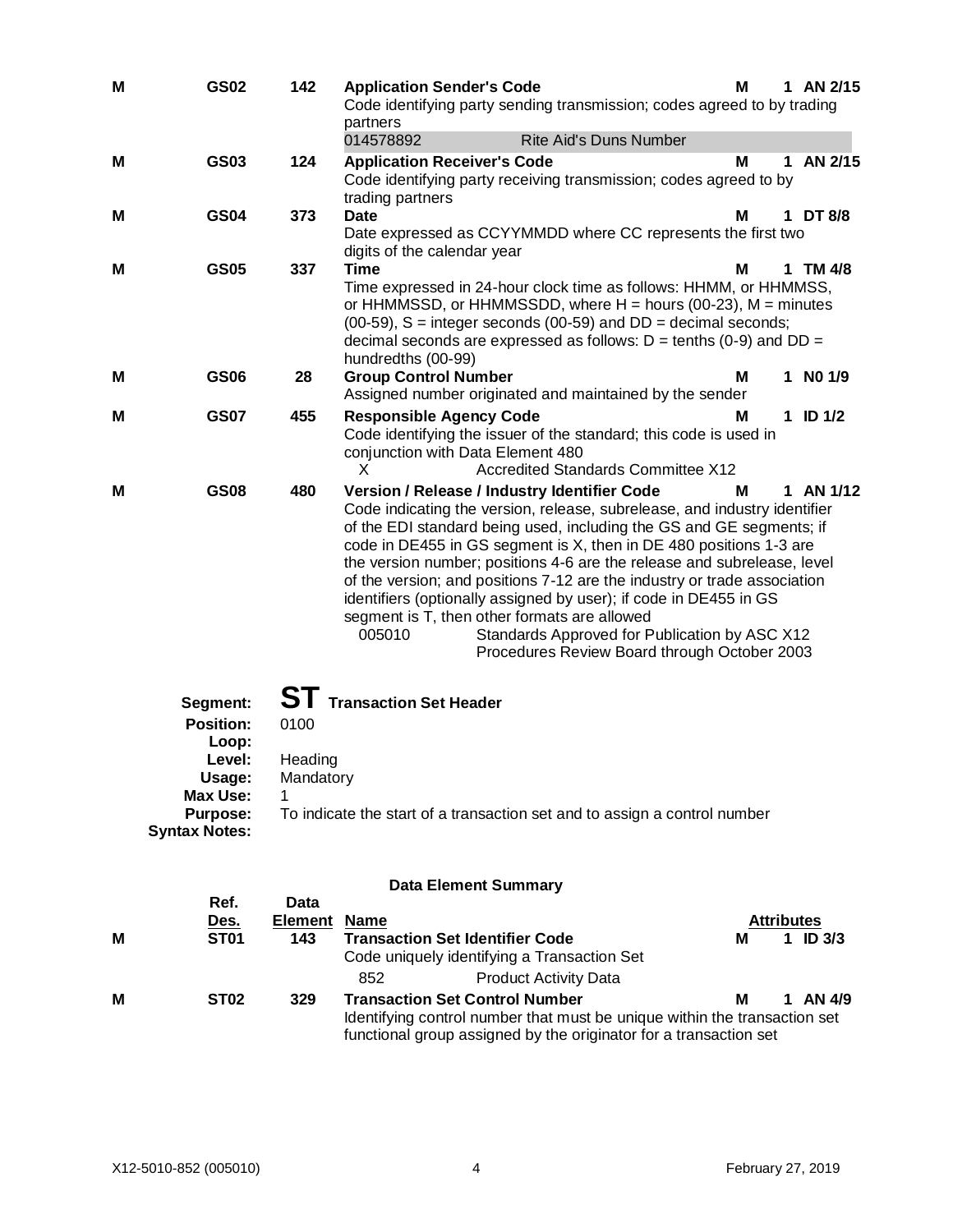|   | Segment:<br><b>Position:</b><br>Loop:<br>Level:<br>Usage:<br><b>Max Use:</b><br><b>Purpose:</b><br><b>Syntax Notes:</b><br>Notes: | 0200<br>Heading<br>Mandatory<br>1                                              | XQ Reporting Date/Action<br>To specify reporting dates, actions to be taken and an identifying number<br>XQ*H*20070510~                                                                                                                                             |   |                   |               |
|---|-----------------------------------------------------------------------------------------------------------------------------------|--------------------------------------------------------------------------------|---------------------------------------------------------------------------------------------------------------------------------------------------------------------------------------------------------------------------------------------------------------------|---|-------------------|---------------|
|   |                                                                                                                                   |                                                                                | <b>Data Element Summary</b>                                                                                                                                                                                                                                         |   |                   |               |
| м | Ref.<br><u>Des.</u><br><b>XQ01</b>                                                                                                | Data<br><b>Element Name</b><br>305                                             | <b>Transaction Handling Code</b><br>Code designating the action to be taken by all parties<br>Н<br><b>Notification Only</b>                                                                                                                                         | м | <b>Attributes</b> | 1 ID $1/2$    |
| м | <b>XQ02</b>                                                                                                                       | 373                                                                            | <b>Date</b><br>Date expressed as CCYYMMDD where CC represents the first two<br>digits of the calendar year                                                                                                                                                          | м |                   | 1 DT 8/8      |
|   |                                                                                                                                   |                                                                                | <b>Reporting Date</b>                                                                                                                                                                                                                                               |   |                   |               |
|   | Segment:<br><b>Position:</b><br>Loop:<br>Level:<br>Usage:<br><b>Max Use:</b><br><b>Purpose:</b><br><b>Syntax Notes:</b><br>Notes: | N1<br>0600<br>N <sub>1</sub><br>Heading<br>Mandatory<br>1<br>1<br>$\mathbf{2}$ | <b>Party Identification</b><br>Mandatory<br>To identify a party by type of organization, name, and code<br>At least one of N102 or N103 is required.<br>If either N103 or N104 is present, then the other is required.<br>N1*BU*RITE AID HDQTRS. CORP.*1*014578892~ |   |                   |               |
|   |                                                                                                                                   |                                                                                | <b>Data Element Summary</b>                                                                                                                                                                                                                                         |   |                   |               |
| M | Ref.<br><u>Des.</u><br>N <sub>101</sub>                                                                                           | Data<br>Element Name<br>98                                                     | <b>Entity Identifier Code</b><br>Code identifying an organizational entity, a physical location, property or<br>an individual<br>BU<br><b>Place of Business</b>                                                                                                     | м | <b>Attributes</b> | 1 ID $2/3$    |
| M | N102                                                                                                                              | 93                                                                             | <b>Name</b>                                                                                                                                                                                                                                                         | м |                   | 1 AN 1/60     |
|   |                                                                                                                                   |                                                                                | Free-form name<br>RITE AID HDQTRS. CORP                                                                                                                                                                                                                             |   |                   |               |
| M | N <sub>103</sub>                                                                                                                  | 66                                                                             | <b>Identification Code Qualifier</b><br>Code designating the system/method of code structure used for<br>Identification Code (67)<br>D-U-N-S Number, Dun & Bradstreet<br>1<br>92<br>Assigned by Buyer or Buyer's Agent                                              | М | 1                 | <b>ID 1/2</b> |
| м | N104                                                                                                                              | 67                                                                             | <b>Identification Code</b>                                                                                                                                                                                                                                          | M |                   | 1 AN 2/80     |
|   |                                                                                                                                   |                                                                                | Code identifying a party or other code<br>Rite Aid's Duns Number<br>014578892                                                                                                                                                                                       |   |                   |               |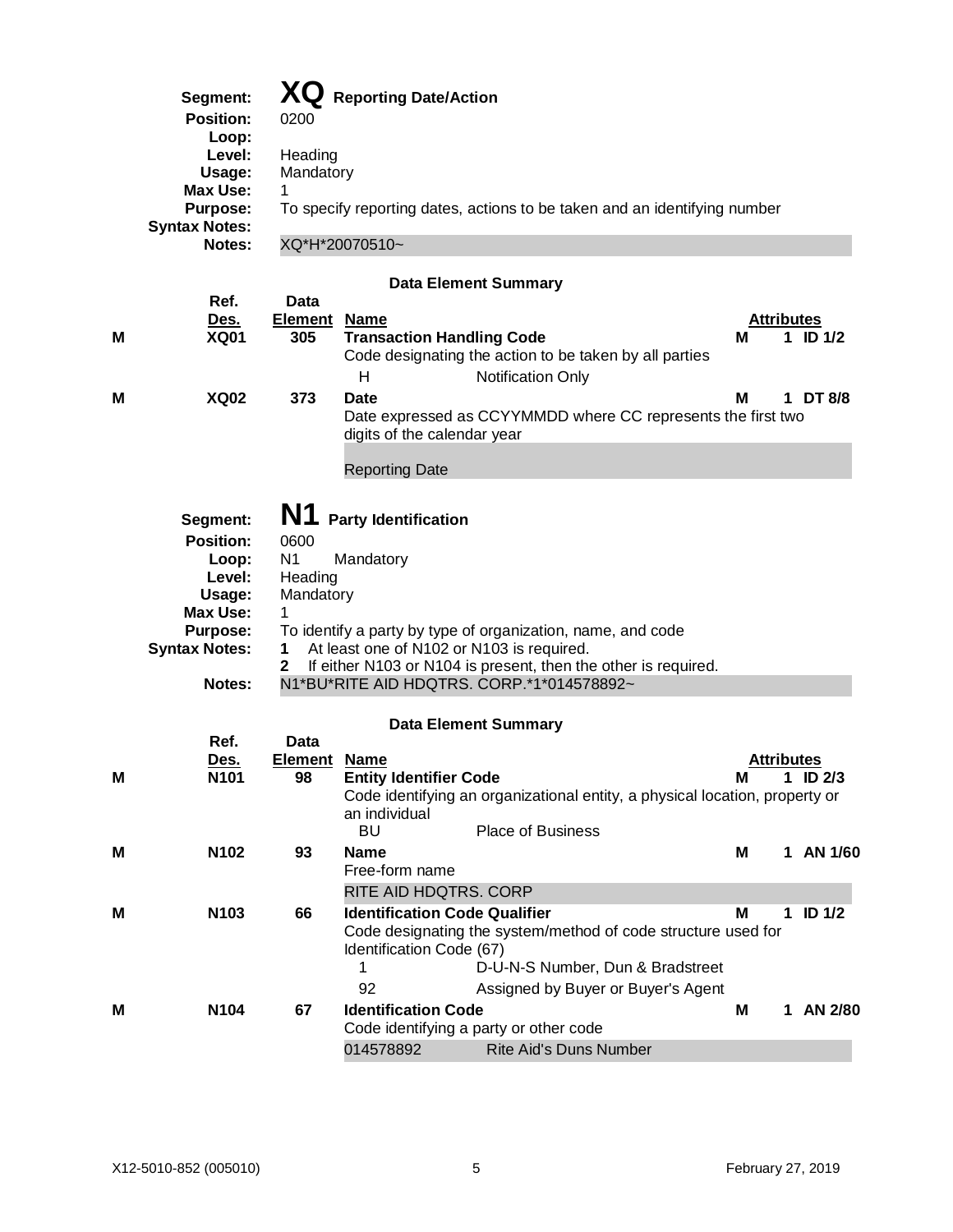|   | Segment:<br><b>Position:</b><br>Loop:<br>Level:<br>Usage:<br><b>Max Use:</b><br><b>Purpose:</b><br><b>Syntax Notes:</b><br><b>Notes:</b> | N1<br>0600<br>N <sub>1</sub><br>Heading<br>Mandatory<br>1.<br>1<br>2                   | <b>Party Identification</b><br>Mandatory<br>To identify a party by type of organization, name, and code<br>At least one of N102 or N103 is required.<br>If either N103 or N104 is present, then the other is required.<br>N1*VN**92*54321~<br>The N104 is Rite Aid's internal vendor number for your company. When calling<br>Rite Aid, this number should be provided as a reference number.                                                                                                                |                        |              |
|---|------------------------------------------------------------------------------------------------------------------------------------------|----------------------------------------------------------------------------------------|--------------------------------------------------------------------------------------------------------------------------------------------------------------------------------------------------------------------------------------------------------------------------------------------------------------------------------------------------------------------------------------------------------------------------------------------------------------------------------------------------------------|------------------------|--------------|
|   |                                                                                                                                          |                                                                                        | <b>Data Element Summary</b>                                                                                                                                                                                                                                                                                                                                                                                                                                                                                  |                        |              |
| М | Ref.<br><u>Des.</u><br>N <sub>101</sub>                                                                                                  | Data<br><b>Element</b><br>98                                                           | <b>Name</b><br><b>Entity Identifier Code</b><br>Code identifying an organizational entity, a physical location, property or<br>an individual<br>Vendor<br><b>VN</b>                                                                                                                                                                                                                                                                                                                                          | <b>Attributes</b><br>м | 1 ID $2/3$   |
|   | N <sub>102</sub>                                                                                                                         | 93                                                                                     | <b>Name</b>                                                                                                                                                                                                                                                                                                                                                                                                                                                                                                  | X                      | 1 AN 1/60    |
| М | N <sub>103</sub>                                                                                                                         | 66                                                                                     | Free-form name<br><b>Identification Code Qualifier</b><br>Code designating the system/method of code structure used for<br>Identification Code (67)                                                                                                                                                                                                                                                                                                                                                          | м                      | 1 ID $1/2$   |
| М | N104                                                                                                                                     | 67                                                                                     | 92<br>Assigned by Buyer or Buyer's Agent<br><b>Identification Code</b><br>Code identifying a party or other code<br>Vendor Number Assigned by Rite Aid                                                                                                                                                                                                                                                                                                                                                       | М                      | 1 AN 2/80    |
|   | Segment:<br><b>Position:</b><br>Loop:<br>Level:<br>Usage:<br>Max Use:<br><b>Purpose:</b><br><b>Syntax Notes:</b>                         | LIN<br>0100<br>LIN<br>Detail<br>Mandatory<br>1<br>1<br>$\mathbf 2$<br>3<br>4<br>5<br>6 | <b>Item Identification</b><br>Mandatory<br>To specify basic item identification data<br>If either LIN04 or LIN05 is present, then the other is required.<br>If either LIN06 or LIN07 is present, then the other is required.<br>If either LIN08 or LIN09 is present, then the other is required.<br>If either LIN10 or LIN11 is present, then the other is required.<br>If either LIN12 or LIN13 is present, then the other is required.<br>If either LIN14 or LIN15 is present, then the other is required. |                        |              |
|   | Notes:                                                                                                                                   |                                                                                        | LIN**UI*03456701234*IN*0034567~                                                                                                                                                                                                                                                                                                                                                                                                                                                                              |                        |              |
| М | Ref.<br><u>Des.</u><br><b>LIN02</b>                                                                                                      | <b>Data</b><br><b>Element</b><br>235                                                   | <b>Data Element Summary</b><br><b>Name</b><br><b>Product/Service ID Qualifier</b><br>Code identifying the type/source of the descriptive number used in<br>Product/Service ID (234)                                                                                                                                                                                                                                                                                                                          | <b>Attributes</b><br>м | $1$ ID $2/2$ |
|   |                                                                                                                                          |                                                                                        | UA<br>U.P.C./EAN Case Code (2-5-5)                                                                                                                                                                                                                                                                                                                                                                                                                                                                           |                        |              |

- UI U.P.C. Consumer Package Code (1-5-5)
- VN Vendor's (Seller's) Item Number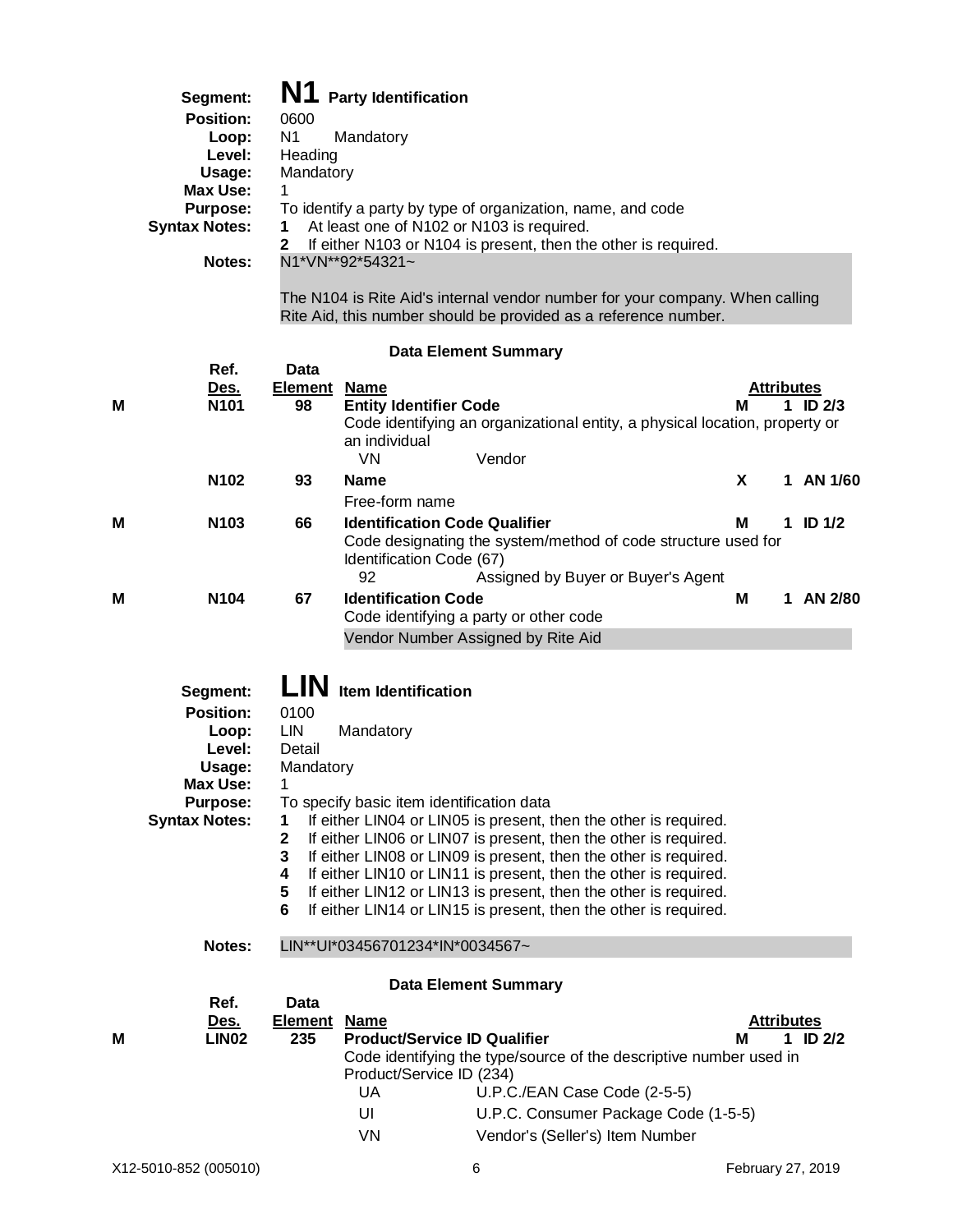| M | <b>LIN03</b>                            | 234                                | <b>Product/Service ID</b>                                             | Identifying number for a product or service                                                                                     | М                 | 1 | AN 1/48      |
|---|-----------------------------------------|------------------------------------|-----------------------------------------------------------------------|---------------------------------------------------------------------------------------------------------------------------------|-------------------|---|--------------|
| Μ | LIN <sub>04</sub>                       | 235                                | <b>Product/Service ID Qualifier</b><br>Product/Service ID (234)<br>IN | Code identifying the type/source of the descriptive number used in<br>Buyer's Item Number                                       | М                 |   | 1 ID $2/2$   |
| м | <b>LIN05</b>                            | 234                                | <b>Product/Service ID</b>                                             | Identifying number for a product or service                                                                                     | М                 |   | 1 AN 1/48    |
|   | Segment:<br><b>Position:</b>            | N9<br>0400                         | <b>Extended Reference Information</b>                                 |                                                                                                                                 |                   |   |              |
|   | Loop:                                   | <b>LIN</b>                         | Mandatory                                                             |                                                                                                                                 |                   |   |              |
|   | Level:<br>Usage:                        | Detail<br>Mandatory                |                                                                       |                                                                                                                                 |                   |   |              |
|   | Max Use:                                | >1                                 |                                                                       |                                                                                                                                 |                   |   |              |
|   | <b>Purpose:</b>                         | Qualifier                          |                                                                       | To transmit identifying information as specified by the Reference Identification                                                |                   |   |              |
|   | <b>Syntax Notes:</b>                    | 1                                  | At least one of N902 or N903 is required.                             |                                                                                                                                 |                   |   |              |
|   |                                         | $\mathbf 2$<br>3                   | If N906 is present, then N905 is required.                            | If either C04003 or C04004 is present, then the other is required.                                                              |                   |   |              |
|   |                                         | 4                                  |                                                                       | If either C04005 or C04006 is present, then the other is required.                                                              |                   |   |              |
|   | Notes:                                  |                                    | N9*82**ACCU-CHEK CMPT STR 102CT~                                      |                                                                                                                                 |                   |   |              |
|   |                                         |                                    |                                                                       | <b>Data Element Summary</b>                                                                                                     |                   |   |              |
|   | Ref.<br><u>Des.</u>                     | <b>Data</b><br><b>Element Name</b> |                                                                       |                                                                                                                                 | <b>Attributes</b> |   |              |
| м | <b>N901</b>                             | 128                                | <b>Reference Identification Qualifier</b>                             |                                                                                                                                 | м                 |   | $1$ ID $2/3$ |
|   |                                         |                                    | 82                                                                    | Code qualifying the Reference Identification<br>Data Item Description (DID) Reference                                           |                   |   |              |
|   |                                         |                                    |                                                                       | Specific data elements that the government will ask                                                                             |                   |   |              |
|   |                                         |                                    |                                                                       | a contractor to provide and are spelled out in                                                                                  |                   |   |              |
| м | N903                                    | 369                                | <b>Free-form Description</b>                                          | specific requirement documents                                                                                                  | M                 | 1 | AN 1/45      |
|   |                                         |                                    | Free-form descriptive text                                            |                                                                                                                                 |                   |   |              |
|   |                                         |                                    |                                                                       |                                                                                                                                 |                   |   |              |
|   | Segment:<br><b>Position:</b>            | 0800                               | ZA Product Activity Reporting                                         |                                                                                                                                 |                   |   |              |
|   | Loop:                                   | ZA                                 | Mandatory                                                             |                                                                                                                                 |                   |   |              |
|   | Level:<br>Usage:                        | Detail<br>Mandatory                |                                                                       |                                                                                                                                 |                   |   |              |
|   | <b>Max Use:</b>                         | 1                                  |                                                                       |                                                                                                                                 |                   |   |              |
|   | <b>Purpose:</b><br><b>Syntax Notes:</b> | 1                                  |                                                                       | To provide activity details concerning product being reported<br>If either ZA02 or ZA03 is present, then the other is required. |                   |   |              |
|   |                                         | $\mathbf 2$                        |                                                                       | If either ZA04 or ZA05 is present, then the other is required.                                                                  |                   |   |              |
|   | Notes:                                  | 3<br>ZA*QA~                        |                                                                       | If either ZA06 or ZA07 is present, then the other is required.                                                                  |                   |   |              |
|   |                                         |                                    |                                                                       |                                                                                                                                 |                   |   |              |
|   | Ref.                                    | Data                               |                                                                       | <b>Data Element Summary</b>                                                                                                     |                   |   |              |
|   | Des.                                    | <b>Element</b>                     | <b>Name</b>                                                           |                                                                                                                                 | <b>Attributes</b> |   |              |
| м | <b>ZA01</b>                             | 859                                | <b>Activity Code</b>                                                  |                                                                                                                                 | м                 |   | 1 ID $2/2$   |
|   |                                         |                                    | QA                                                                    | Code identifying activity details for the product being reported<br>Current Inventory Quantity Available for Shipment or        |                   |   |              |
|   |                                         |                                    |                                                                       | Sale                                                                                                                            |                   |   |              |
|   |                                         |                                    |                                                                       | Indicates the quantity currently available to be sold<br>or shipped                                                             |                   |   |              |
|   | X12-5010-852 (005010)                   |                                    |                                                                       | $\overline{7}$                                                                                                                  | February 27, 2019 |   |              |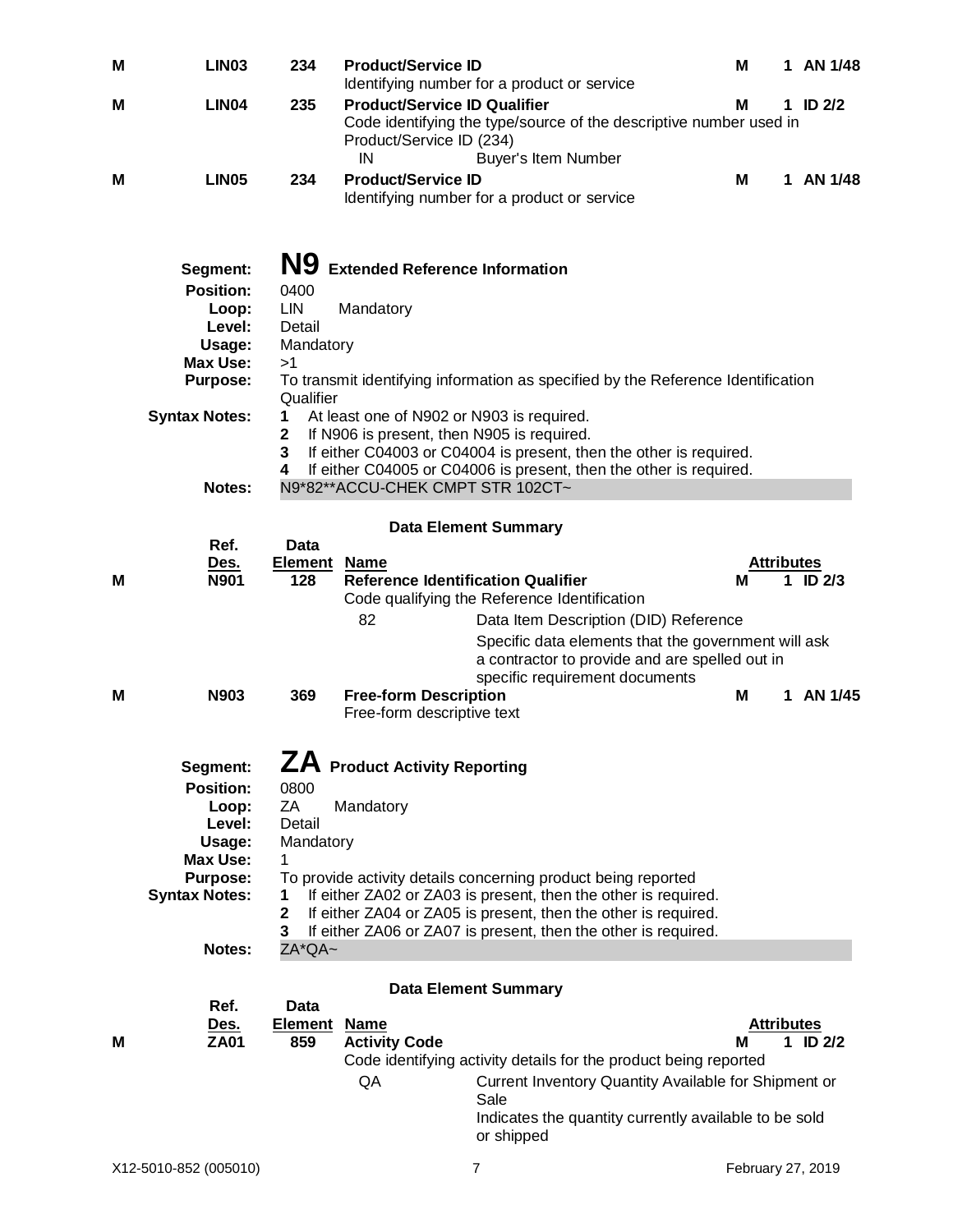| QO | <b>Quantity Out of Stock</b>                                                                               |
|----|------------------------------------------------------------------------------------------------------------|
| 0P | Quantity On Order, Not Yet Received                                                                        |
|    | Total quantity expected to be received from supplier<br>for current reporting period, but not yet received |
| QS | <b>Quantity Sold</b>                                                                                       |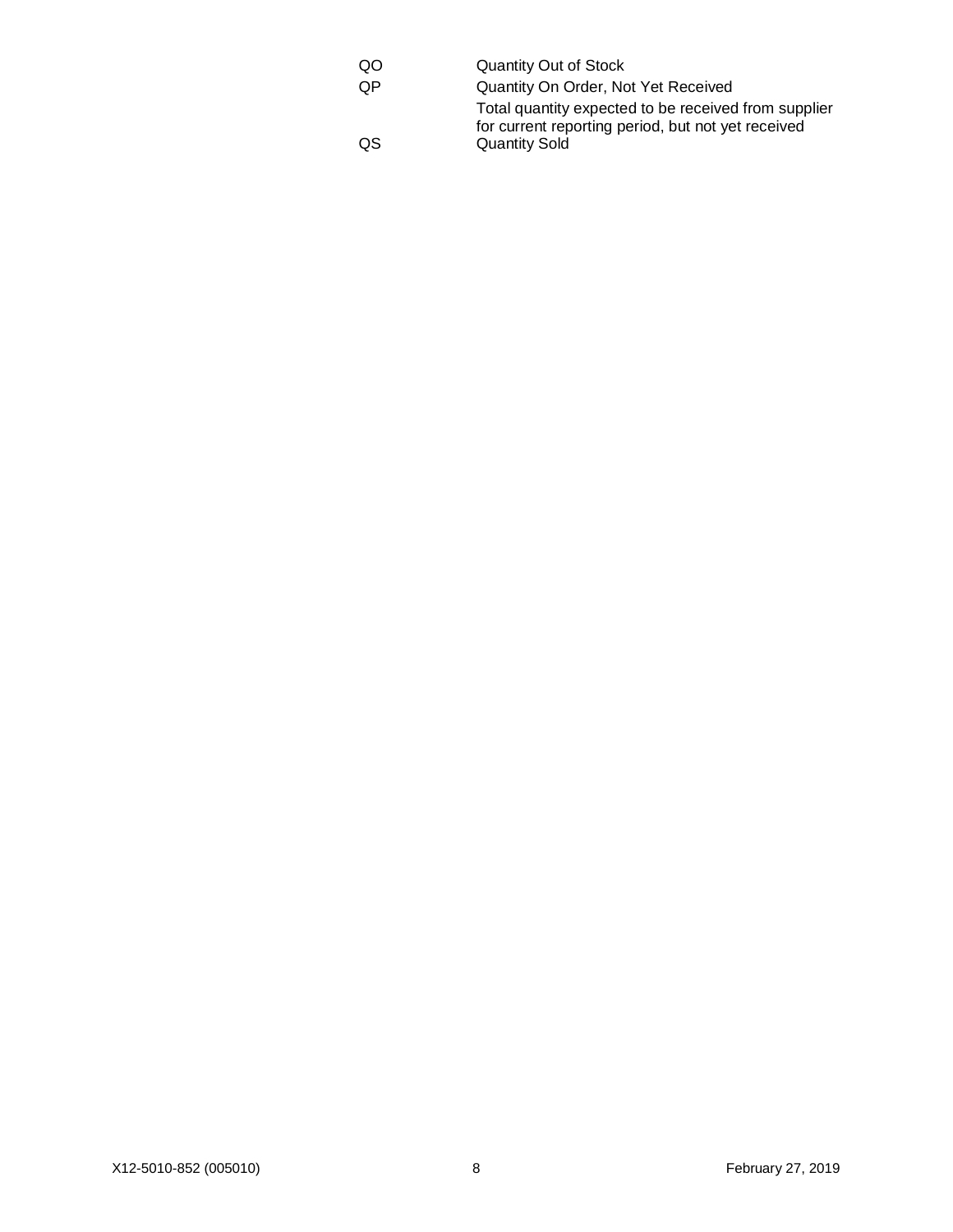|   | Segment:<br><b>Position:</b><br>Loop:<br>Level:<br>Usage:<br><b>Max Use:</b><br><b>Purpose:</b><br><b>Syntax Notes:</b><br>Notes: | 1100<br>ZA<br>Detail<br>Mandatory<br>>1<br>1<br>$\mathbf 2$<br>3<br>4<br>5<br>6<br>7<br>8<br>9 | <b>SDQ</b> Destination Quantity<br>Mandatory<br>To specify destination and quantity detail<br>If either SDQ05 or SDQ06 is present, then the other is required.<br>If either SDQ07 or SDQ08 is present, then the other is required.<br>If either SDQ09 or SDQ10 is present, then the other is required.<br>If either SDQ11 or SDQ12 is present, then the other is required.<br>If either SDQ13 or SDQ14 is present, then the other is required.<br>If either SDQ15 or SDQ16 is present, then the other is required.<br>If either SDQ17 or SDQ18 is present, then the other is required.<br>If either SDQ19 or SDQ20 is present, then the other is required.<br>If either SDQ21 or SDQ22 is present, then the other is required.<br>More than one SDQ segment may be sent for each type of product activity |                   |             |                   |
|---|-----------------------------------------------------------------------------------------------------------------------------------|------------------------------------------------------------------------------------------------|-----------------------------------------------------------------------------------------------------------------------------------------------------------------------------------------------------------------------------------------------------------------------------------------------------------------------------------------------------------------------------------------------------------------------------------------------------------------------------------------------------------------------------------------------------------------------------------------------------------------------------------------------------------------------------------------------------------------------------------------------------------------------------------------------------------|-------------------|-------------|-------------------|
|   |                                                                                                                                   |                                                                                                | sent in a ZA segment.                                                                                                                                                                                                                                                                                                                                                                                                                                                                                                                                                                                                                                                                                                                                                                                     |                   |             |                   |
|   |                                                                                                                                   |                                                                                                | <b>Data Element Summary</b>                                                                                                                                                                                                                                                                                                                                                                                                                                                                                                                                                                                                                                                                                                                                                                               |                   |             |                   |
|   | Ref.<br>Des.                                                                                                                      | Data<br><b>Element</b>                                                                         | <b>Name</b>                                                                                                                                                                                                                                                                                                                                                                                                                                                                                                                                                                                                                                                                                                                                                                                               | <b>Attributes</b> |             |                   |
| М | <b>SDQ01</b>                                                                                                                      | 355                                                                                            | Unit or Basis for Measurement Code                                                                                                                                                                                                                                                                                                                                                                                                                                                                                                                                                                                                                                                                                                                                                                        | м                 | $\mathbf 1$ | ID <sub>2/2</sub> |
|   |                                                                                                                                   |                                                                                                | Code specifying the units in which a value is being expressed, or<br>manner in which a measurement has been taken<br>EA<br>Each                                                                                                                                                                                                                                                                                                                                                                                                                                                                                                                                                                                                                                                                           |                   |             |                   |
| M | SDQ02                                                                                                                             | 66                                                                                             | <b>Identification Code Qualifier</b><br>Code designating the system/method of code structure used for<br>Identification Code (67)<br>92<br>Assigned by Buyer or Buyer's Agent                                                                                                                                                                                                                                                                                                                                                                                                                                                                                                                                                                                                                             | М                 |             | $1$ ID $1/2$      |
| Μ | <b>SDQ03</b>                                                                                                                      | 67                                                                                             | <b>Identification Code</b><br>Code identifying a party or other code                                                                                                                                                                                                                                                                                                                                                                                                                                                                                                                                                                                                                                                                                                                                      | Μ                 |             | 1 AN 2/80         |
| M | SDQ04                                                                                                                             | 380                                                                                            | Quantity<br>Numeric value of quantity                                                                                                                                                                                                                                                                                                                                                                                                                                                                                                                                                                                                                                                                                                                                                                     | M                 |             | 1 R 1/15          |
|   | SDQ05                                                                                                                             | 67                                                                                             | <b>Identification Code</b>                                                                                                                                                                                                                                                                                                                                                                                                                                                                                                                                                                                                                                                                                                                                                                                | X                 | 1           | AN 2/80           |
|   |                                                                                                                                   |                                                                                                | Code identifying a party or other code                                                                                                                                                                                                                                                                                                                                                                                                                                                                                                                                                                                                                                                                                                                                                                    |                   |             |                   |
|   | SDQ06                                                                                                                             | 380                                                                                            | Quantity                                                                                                                                                                                                                                                                                                                                                                                                                                                                                                                                                                                                                                                                                                                                                                                                  | X                 |             | 1 R 1/15          |
|   |                                                                                                                                   |                                                                                                | Numeric value of quantity                                                                                                                                                                                                                                                                                                                                                                                                                                                                                                                                                                                                                                                                                                                                                                                 |                   |             |                   |
|   | <b>SDQ07</b>                                                                                                                      | 67                                                                                             | <b>Identification Code</b><br>Code identifying a party or other code                                                                                                                                                                                                                                                                                                                                                                                                                                                                                                                                                                                                                                                                                                                                      | X                 |             | 1 AN 2/80         |
|   | SDQ08                                                                                                                             | 380                                                                                            | Quantity                                                                                                                                                                                                                                                                                                                                                                                                                                                                                                                                                                                                                                                                                                                                                                                                  | X                 |             | 1 R 1/15          |
|   |                                                                                                                                   |                                                                                                | Numeric value of quantity                                                                                                                                                                                                                                                                                                                                                                                                                                                                                                                                                                                                                                                                                                                                                                                 |                   |             |                   |
|   | SDQ09                                                                                                                             | 67                                                                                             | <b>Identification Code</b>                                                                                                                                                                                                                                                                                                                                                                                                                                                                                                                                                                                                                                                                                                                                                                                | X                 |             | 1 AN 2/80         |
|   | <b>SDQ10</b>                                                                                                                      | 380                                                                                            | Code identifying a party or other code<br>Quantity                                                                                                                                                                                                                                                                                                                                                                                                                                                                                                                                                                                                                                                                                                                                                        | X                 |             | 1 R 1/15          |
|   |                                                                                                                                   |                                                                                                | Numeric value of quantity                                                                                                                                                                                                                                                                                                                                                                                                                                                                                                                                                                                                                                                                                                                                                                                 |                   |             |                   |
|   | <b>SDQ11</b>                                                                                                                      | 67                                                                                             | <b>Identification Code</b>                                                                                                                                                                                                                                                                                                                                                                                                                                                                                                                                                                                                                                                                                                                                                                                | X                 |             | 1 AN 2/80         |
|   |                                                                                                                                   |                                                                                                | Code identifying a party or other code                                                                                                                                                                                                                                                                                                                                                                                                                                                                                                                                                                                                                                                                                                                                                                    |                   |             |                   |
|   | <b>SDQ12</b>                                                                                                                      | 380                                                                                            | Quantity                                                                                                                                                                                                                                                                                                                                                                                                                                                                                                                                                                                                                                                                                                                                                                                                  | X                 |             | 1 R 1/15          |
|   | <b>SDQ13</b>                                                                                                                      | 67                                                                                             | Numeric value of quantity<br><b>Identification Code</b>                                                                                                                                                                                                                                                                                                                                                                                                                                                                                                                                                                                                                                                                                                                                                   | X                 |             | 1 AN 2/80         |
|   |                                                                                                                                   |                                                                                                | Code identifying a party or other code                                                                                                                                                                                                                                                                                                                                                                                                                                                                                                                                                                                                                                                                                                                                                                    |                   |             |                   |
|   | <b>SDQ14</b>                                                                                                                      | 380                                                                                            | Quantity                                                                                                                                                                                                                                                                                                                                                                                                                                                                                                                                                                                                                                                                                                                                                                                                  | X                 |             | 1 R 1/15          |
|   |                                                                                                                                   |                                                                                                |                                                                                                                                                                                                                                                                                                                                                                                                                                                                                                                                                                                                                                                                                                                                                                                                           |                   |             |                   |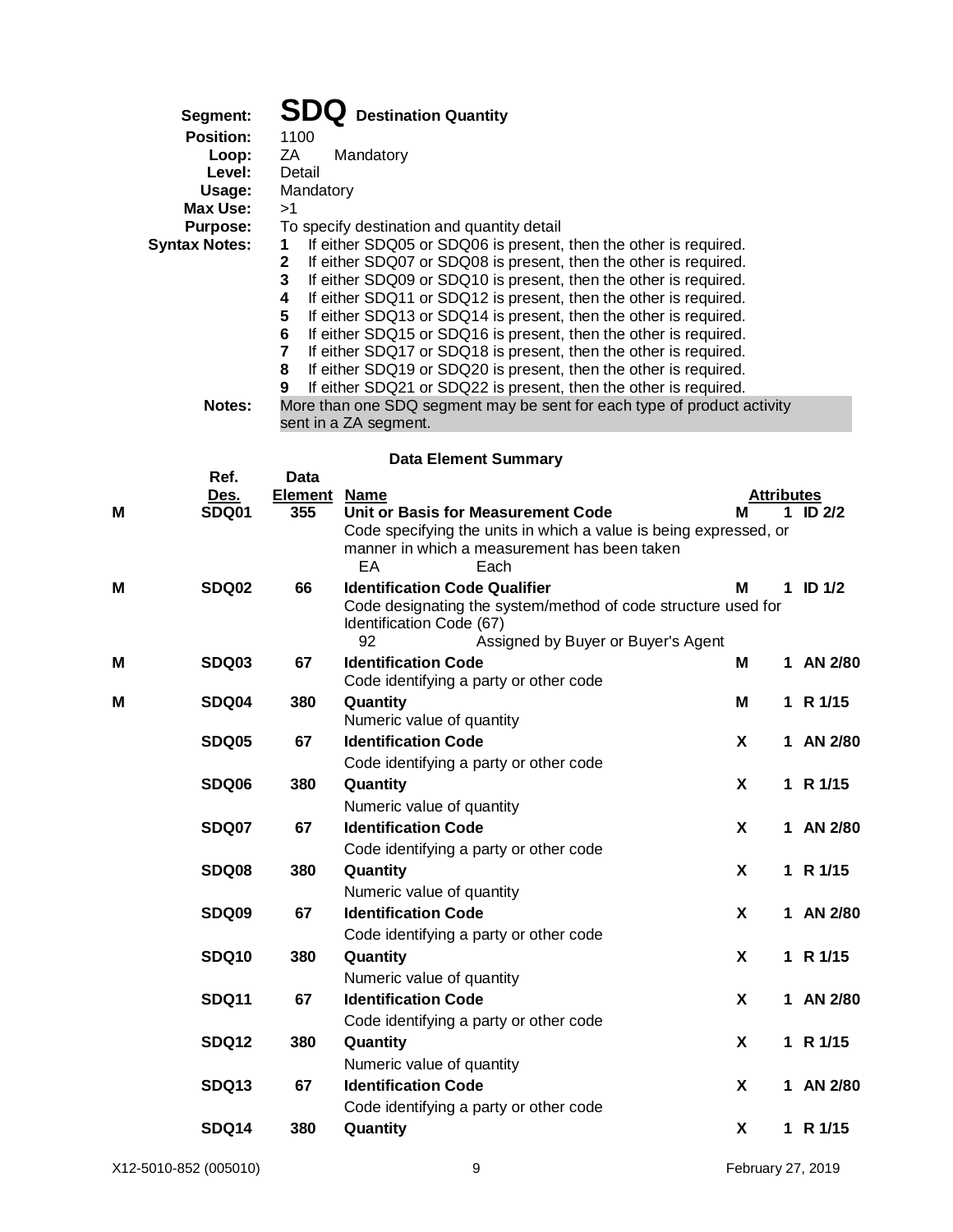|                   |     | Numeric value of quantity              |   |               |
|-------------------|-----|----------------------------------------|---|---------------|
| SDQ <sub>15</sub> | 67  | <b>Identification Code</b>             | X | AN 2/80<br>1. |
|                   |     | Code identifying a party or other code |   |               |
| <b>SDQ16</b>      | 380 | Quantity                               | X | R 1/15<br>1   |
|                   |     | Numeric value of quantity              |   |               |
| SDQ17             | 67  | <b>Identification Code</b>             | X | AN 2/80<br>1. |
|                   |     | Code identifying a party or other code |   |               |
| SDQ18             | 380 | Quantity                               | X | 1 R $1/15$    |
|                   |     | Numeric value of quantity              |   |               |
| SDQ <sub>19</sub> | 67  | <b>Identification Code</b>             | X | AN 2/80<br>1. |
|                   |     | Code identifying a party or other code |   |               |
| SDQ <sub>20</sub> | 380 | Quantity                               | X | 1 R $1/15$    |
|                   |     | Numeric value of quantity              |   |               |
| <b>SDQ21</b>      | 67  | <b>Identification Code</b>             | X | AN 2/80<br>1  |
|                   |     | Code identifying a party or other code |   |               |
| SDQ22             | 380 | Quantity                               | X | R 1/15<br>1   |
|                   |     | Numeric value of quantity              |   |               |

| Segment:             | <b>CTT</b> Transaction Totals                                          |
|----------------------|------------------------------------------------------------------------|
| <b>Position:</b>     | 0100                                                                   |
| Loop:                |                                                                        |
| Level:               | Summary                                                                |
| Usage:               | Optional (Must Use)                                                    |
| Max Use:             |                                                                        |
| <b>Purpose:</b>      | To transmit a hash total for a specific element in the transaction set |
| <b>Syntax Notes:</b> | If either CTT03 or CTT04 is present, then the other is required.       |
|                      | If either CTT05 or CTT06 is present, then the other is required.       |

## **Data Element Summary**

|                      | Ref.<br>Des.              | Data<br><b>Element</b><br><b>Name</b>                                                                                                                   |   | <b>Attributes</b> |        |
|----------------------|---------------------------|---------------------------------------------------------------------------------------------------------------------------------------------------------|---|-------------------|--------|
| M                    | CTT <sub>01</sub>         | 354<br><b>Number of Line Items</b><br>Total number of line items in the transaction set                                                                 | м |                   | NO 1/6 |
|                      | Segment:                  | <b>SE</b> Transaction Set Trailer                                                                                                                       |   |                   |        |
|                      | <b>Position:</b><br>Loop: | 0200                                                                                                                                                    |   |                   |        |
|                      | Level:                    | Summary                                                                                                                                                 |   |                   |        |
|                      | Usage:                    | Mandatory                                                                                                                                               |   |                   |        |
|                      | Max Use:                  | 1                                                                                                                                                       |   |                   |        |
|                      | Purpose:                  | To indicate the end of the transaction set and provide the count of the transmitted<br>segments (including the beginning (ST) and ending (SE) segments) |   |                   |        |
| <b>Syntax Notes:</b> |                           |                                                                                                                                                         |   |                   |        |

## **Data Element Summary**

|   |                  |                             | Dala Lighterii Quinnial y                                                                                                                                                               |   |                   |
|---|------------------|-----------------------------|-----------------------------------------------------------------------------------------------------------------------------------------------------------------------------------------|---|-------------------|
|   | Ref.<br>Des.     | Data<br><b>Element Name</b> |                                                                                                                                                                                         |   | <b>Attributes</b> |
| М | <b>SE01</b>      | 96                          | <b>Number of Included Segments</b>                                                                                                                                                      | м | $1$ NO $1/10$     |
|   |                  |                             | Total number of segments included in a transaction set including ST<br>and SE segments                                                                                                  |   |                   |
| M | SE <sub>02</sub> | 329                         | <b>Transaction Set Control Number</b><br>Identifying control number that must be unique within the transaction set<br>functional group assigned by the originator for a transaction set | м | AN 4/9            |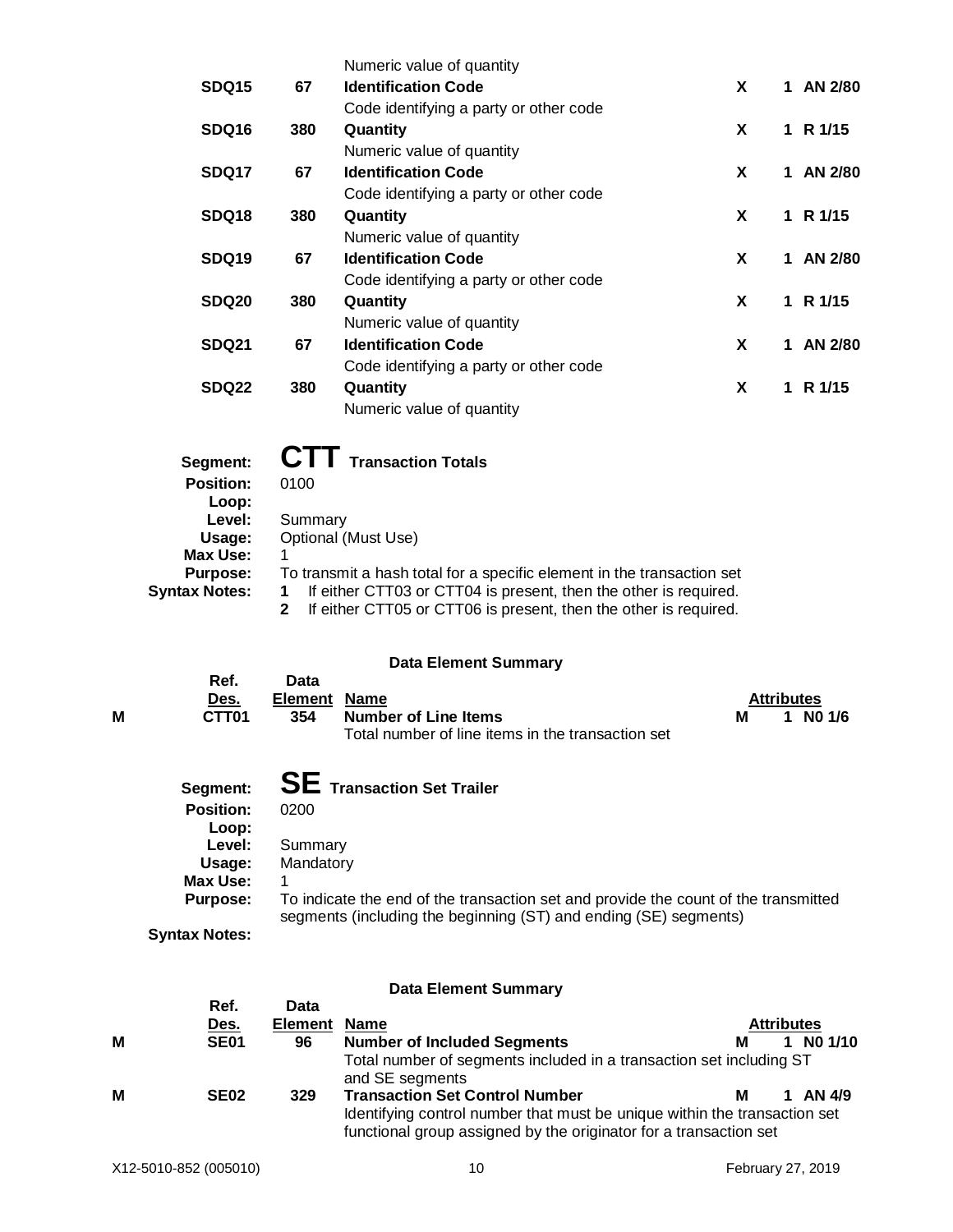**Segment: GE Functional Group Trailer**

| ovgnoru.             |                                                                              |
|----------------------|------------------------------------------------------------------------------|
| <b>Position:</b>     | 0300                                                                         |
| Loop:                |                                                                              |
| Level:               | Summary                                                                      |
| Usage:               | Mandatory                                                                    |
| Max Use:             |                                                                              |
| Purpose:             | To indicate the end of a functional group and to provide control information |
| <b>Syntax Notes:</b> |                                                                              |
|                      |                                                                              |

## **Data Element Summary**

|   | Ref.                                                                                                             | Data                         |                                                                                                                                                                    |                   |          |
|---|------------------------------------------------------------------------------------------------------------------|------------------------------|--------------------------------------------------------------------------------------------------------------------------------------------------------------------|-------------------|----------|
|   | <u>Des.</u>                                                                                                      | <b>Element</b>               | <b>Name</b>                                                                                                                                                        | <b>Attributes</b> |          |
| М | <b>GE01</b>                                                                                                      | 97                           | <b>Number of Transaction Sets Included</b>                                                                                                                         | м                 | 1 NO 1/6 |
|   |                                                                                                                  |                              | Total number of transaction sets included in the functional group or<br>interchange (transmission) group terminated by the trailer containing<br>this data element |                   |          |
| М | <b>GE02</b>                                                                                                      | 28                           | <b>Group Control Number</b><br>Assigned number originated and maintained by the sender                                                                             | м                 | NO 1/9   |
|   | Segment:<br><b>Position:</b><br>Loop:<br>Level:<br>Usage:<br>Max Use:<br><b>Purpose:</b><br><b>Syntax Notes:</b> | 0400<br>Summary<br>Mandatory | <b>IEA</b> Interchange Control Trailer<br>To define the end of an interchange of zero or more functional groups and<br>interchange-related control segments        |                   |          |
|   |                                                                                                                  |                              |                                                                                                                                                                    |                   |          |

## **Data Element Summary**

|   |              |                     | Data Element Summary                                                                     |   |                   |        |
|---|--------------|---------------------|------------------------------------------------------------------------------------------|---|-------------------|--------|
|   | Ref.         | Data                |                                                                                          |   |                   |        |
|   | <u>Des.</u>  | <b>Element Name</b> |                                                                                          |   | <b>Attributes</b> |        |
| M | <b>IEA01</b> | <b>116</b>          | <b>Number of Included Functional Groups</b>                                              | М |                   | NO 1/5 |
|   |              |                     | A count of the number of functional groups included in an interchange                    |   |                   |        |
| M | IEA02        | 112                 | <b>Interchange Control Number</b><br>A control number assigned by the interchange sender | м |                   | NO 9/9 |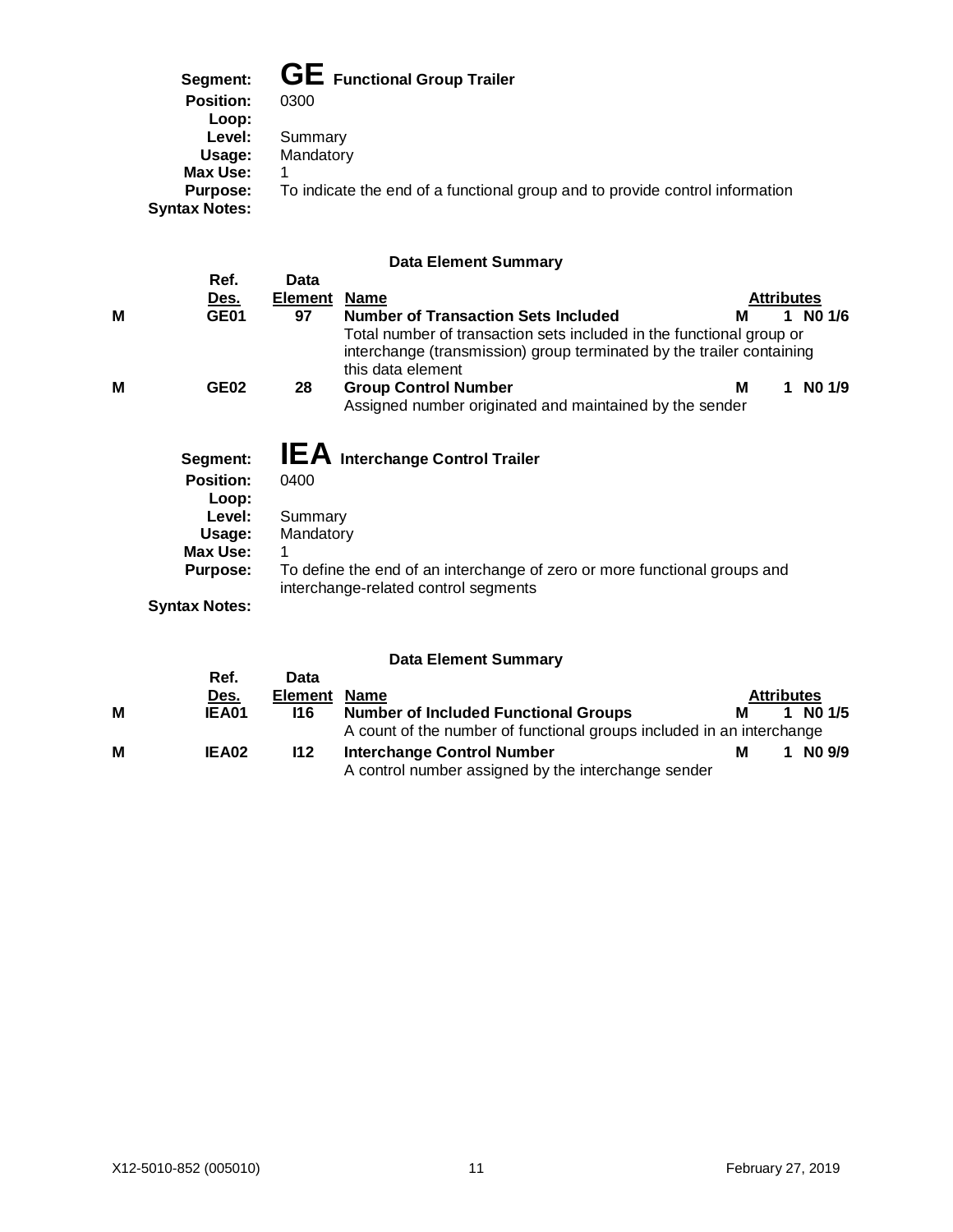## **Sample Data**

ISA\*00\* \*00\* \*01\*014578892T \*01\*RECEIVER \*110408\*145 8\*<\*00501\*000001386\*0\*P\*^~ GS\*PD\*014578892\*RECEIVER\*20110408\*1458\*50514\*X\*005010~ ST\*852\*000010463~ XQ\*H\*20110408~ N1\*BU\*RITE AID HDQTRS. CORP.\*1\*014578892~ N1\*VN\*\*92\*34092~ LIN\*\*UI\*07553759884\*IN\*0310945~ N9\*82\*\*ACCU-CHEK CMPT STR 102CT~ ZA\*QA~ SDQ\*EA\*92\*00010\*1337\*00035\*207\*00055\*849\*00081\*741~ ZA\*QP~ SDQ\*EA\*92\*00010\*1440\*00035\*96\*00081\*480~ ZA\*QS~ SDQ\*EA\*92\*00010\*134\*00035\*21\*00055\*66\*00081\*34~ LIN\*\*UI\*07553700971\*IN\*0313920~ N9\*82\*\*SOFTCLIX LANCETS 100 S!!M~  $ZA^*OA \sim$ SDQ\*EA\*92\*00010\*975\*00035\*204\*00055\*534\*00081\*420~ ZA\*QP~ SDQ\*EA\*92\*00010\*576\*00035\*192\*00055\*192\*00081\*192~  $ZA*QS~$ SDQ\*EA\*92\*00010\*152\*00035\*6\*00055\*45\*00081\*25~ LIN\*\*UI\*36570210110\*IN\*0323433~ N9\*82\*\*ACCU-CHEK AVIVA METER~ ZA\*QA~ SDQ\*EA\*92\*00010\*1114\*00035\*142\*00055\*438\*00081\*773~  $ZA*OS~$ SDQ\*EA\*92\*00010\*45\*00035\*11\*00055\*20\*00081\*19~ LIN\*\*UI\*36570210310\*IN\*0324477~ N9\*82\*\*ACCU-CHEK AVIVA STRP 50CT~ ZA\*QA~ SDQ\*EA\*92\*00010\*2402\*00035\*313\*00055\*584\*00081\*765~ ZA\*QP~ SDQ\*EA\*92\*00010\*864\*00035\*144\*00055\*396\*00081\*936~  $ZA^{\star}QS$ ~ SDQ\*EA\*92\*00010\*189\*00035\*26\*00055\*55\*00081\*88~ LIN\*\*UI\*36570210410\*IN\*0325335~ N9\*82\*\*ACCU-CHEK AVIVA STRP 100CT~ ZA\*QA~ SDQ\*EA\*92\*00010\*2869\*00035\*495\*00055\*1955\*00081\*1627~ ZA\*QP~ SDQ\*EA\*92\*00010\*648\*00035\*216\*00055\*648\*00081\*1296~  $ZA*OS~$ SDQ\*EA\*92\*00010\*339\*00035\*28\*00055\*179\*00081\*117~ LIN\*\*UI\*07553745097\*IN\*0325368~ N9\*82\*\*MULTICLIX LANCETS 102CT~ ZA\*QA~ SDQ\*EA\*92\*00010\*1775\*00035\*309\*00055\*367\*00081\*768~ ZA\*QP~ SDQ\*EA\*92\*00055\*864\*00081\*432~ ZA\*QS~ SDQ\*EA\*92\*00010\*164\*00035\*14\*00055\*61\*00081\*59~ LIN\*\*UI\*07553731463\*IN\*0331240~ N9\*82\*\*ACCU-CHEK ACTV STR 50CT~ ZA\*QA~ SDQ\*EA\*92\*00010\*1017\*00035\*79\*00055\*204\*00081\*251~ ZA\*QP~ SDQ\*EA\*92\*00035\*48\*00055\*96\*00081\*120~

#### X12-5010-852 (005010) 12 February 27, 2019